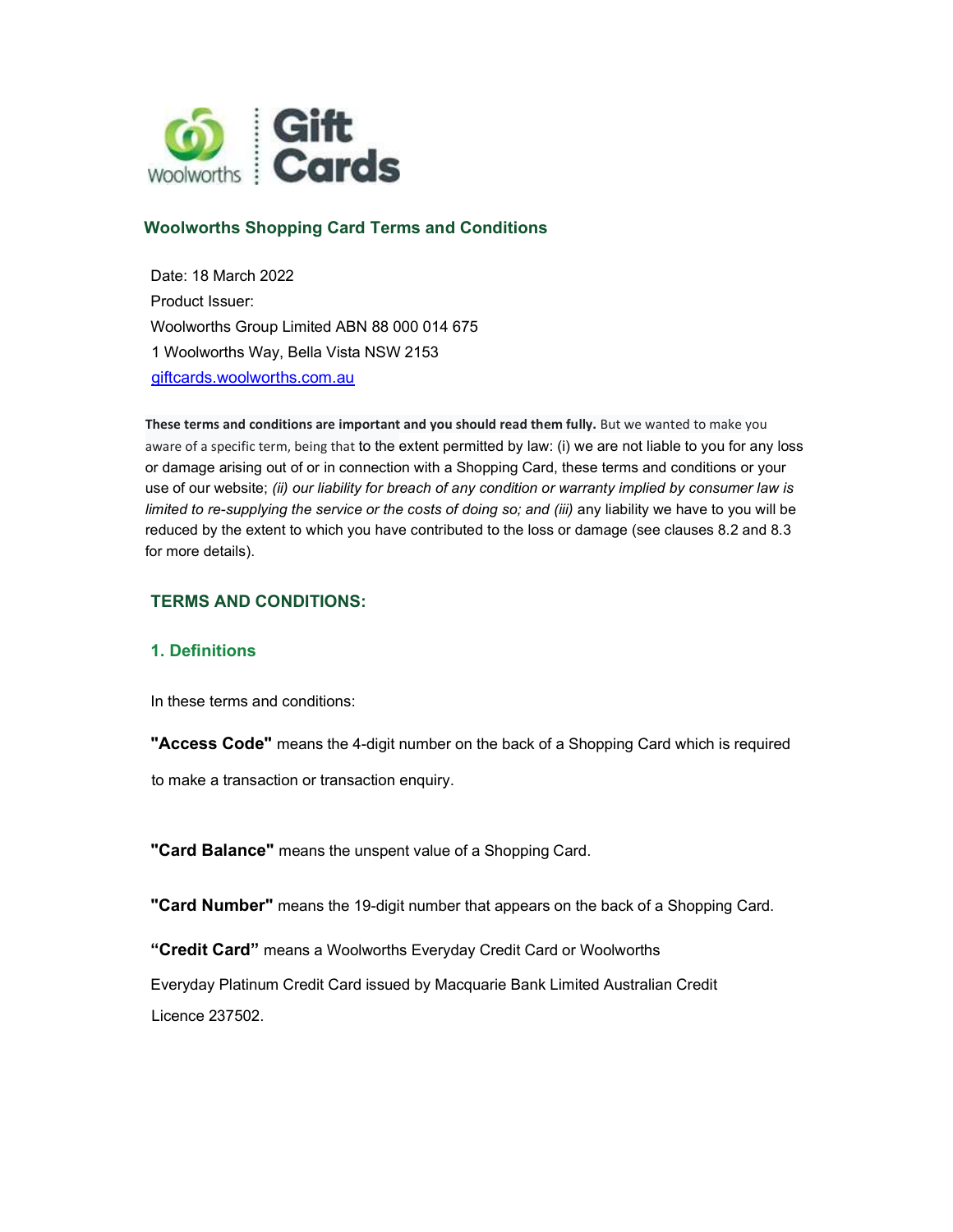**"Participating Store"** means one of the stores listed on the Website as a store which accepts payment using the Shopping Card, and may change from time to time.

**"Redeem"** means to reduce the value loaded on your Shopping Card by using the Shopping Card to purchase goods or services, and "redeemable" and "redemption" have corresponding meanings.

"Rewards Program" means the Woolworths Shopping Card Rewards Program relating to the Credit Cards, and subject to the terms and conditions of such program.

**"Shopping Card"** means a Woolworths Shopping Card issued by us in connection with the Rewards Program and for use by you in accordance with these terms and conditions.

"Website" means **giftcards**, woolworths.com.au

A reference to "we", "us" or "our" is a reference to Woolworths Group Limited.

A reference to "you" or "your" is a reference to the person who is taken to agree to these terms

and conditions under clause 2.

#### 2. Agreeing to the terms and conditions

2.1 These terms and conditions apply to each Shopping Card.

2.2 You agree to be bound by these terms and conditions by using or attempting to use a Shopping Card or by making a transaction enquiry or exercising any right to redeem value loaded on a Shopping Card.

2.3 By using or attempting to use a Shopping Card, or by making a transaction enquiry or exercising any right to redeem value loaded on a Shopping Card, you warrant to us that you will comply with these terms and conditions and the Rewards Program and all applicable laws and that the Shopping Card will not be used in any manner that is unlawful, misleading, deceptive, unfair or otherwise harmful to consumers.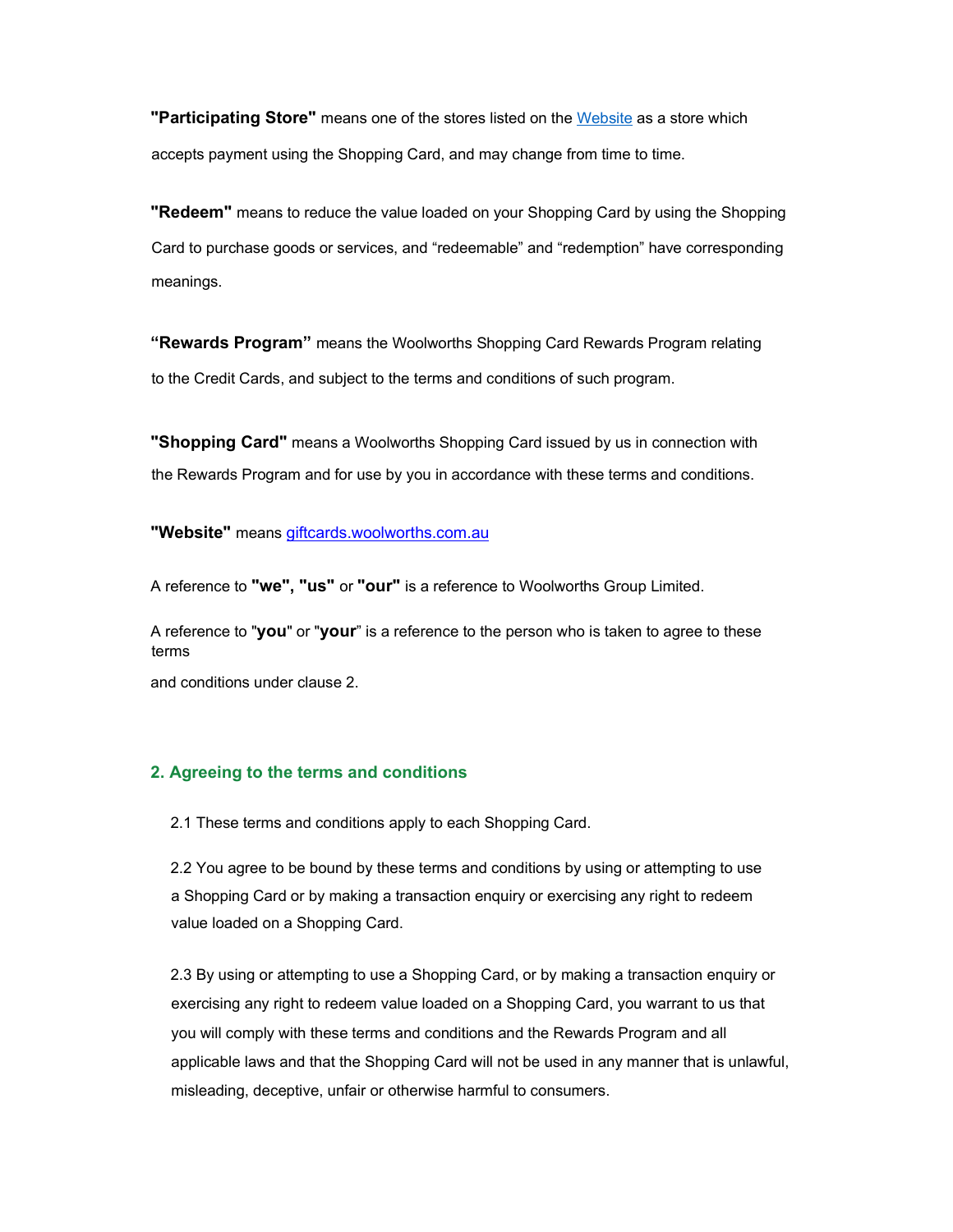#### 3.Issuing of a Shopping Card

 3.1 For more information on the issuance of Shopping Cards, please refer to the Woolworths Shopping Card Rewards Program terms and conditions.

### 4. Redeeming your Shopping Card

4.1. Your Shopping Card can be redeemed for goods and services from Participating Stores up to the value loaded onto your Shopping Card. The value redeemed is deducted from the Card Balance.

4.2. Shopping Cards cannot be refunded or used to obtain cash. You cannot use your Shopping Card to make a credit card payment. You can use your Shopping Card at Woolworths Online, but not for other online purchases or at stand alone photo kiosks, optical counters, DVD vending machines and mobile EFTPOS terminals.

4.3. Resale of Shopping Cards is strictly prohibited.

4.4. Your use of the Shopping Card at a Participating Store is subject at all times to the policies (and, where applicable, other terms and conditions) of that Participating Store regarding the goods and services made available by it. For example, if you are under the age of 16, a Shopping Card cannot be redeemed for products such as knives or, if you are under 15, a Participating Store may not supply you with video games or other material classified as MA15+.

4.5 Where the price of the goods or services being purchased with the Shopping Card exceeds the Card Balance, you must pay the amount exceeding the Card Balance by an alternative payment method at the discretion of the relevant Participating Store.

4.6 Once your Shopping Card has reached a nil balance it cannot be re-activated.

4.7 In addition, you cannot use your Card to purchase:

- a) Gift Cards and Vouchers;
- b) Lotto / Lottery products; or
- c) Donations or charity products (such as merchandise).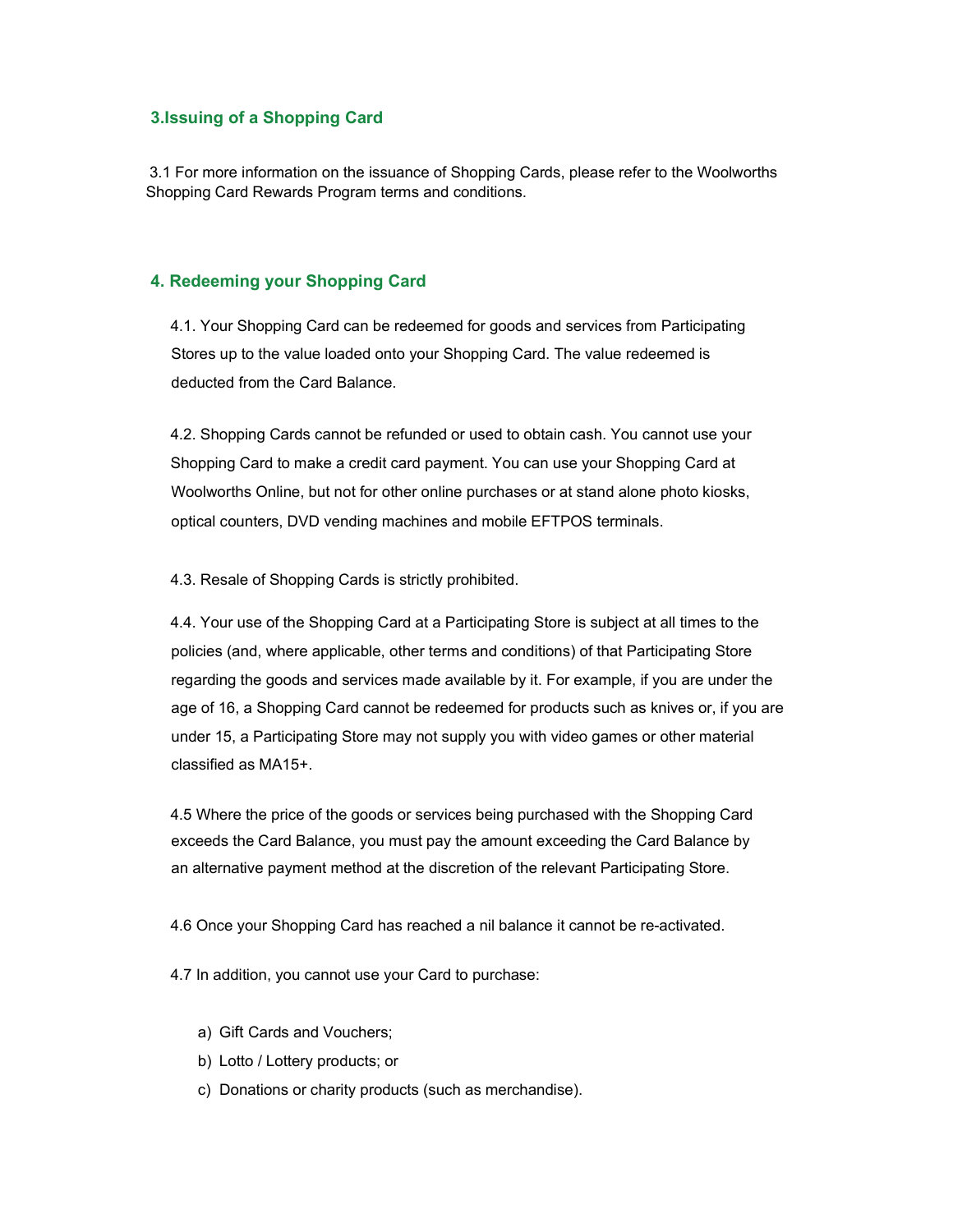4.8 The redemption of Shopping Cards is restricted to the purchase of standard retail quantities of goods.

4.9 Woolworths Shopping Card(s) are listed on

giftcards.woolworths.com.au/giftCardApp#/where-to-spend and may change from time to time.

### 5. No recharging of the Shopping Card

5.1 After a Shopping Card has been issued, you cannot subsequently add value to it.

### 6. Transaction enquiries

- 6.1 You can check your Shopping Card transaction history and Card Balance by:
	- a) visiting the Website;
	- b) calling 1300 10 1234; and/or
	- c) downloading the Woolworths Money App.

6.2 To make a balance enquiry as set out in clause 6.1, you must provide your Card Number and Access Code when prompted.

#### 7. Lost or stolen Shopping Cards

7.1 You must treat your Shopping Card like cash. If your Shopping Card is damaged, please contact us in accordance with clause 10. However, we have no obligation to replace or refund value for lost, stolen or damaged Shopping Cards, except where we have breached any condition or warranty implied under consumer protection legislation that cannot be excluded in these terms and conditions (for example warranties as to the exercise of due care and skill in providing services and as to fitness for purpose of materials we provide).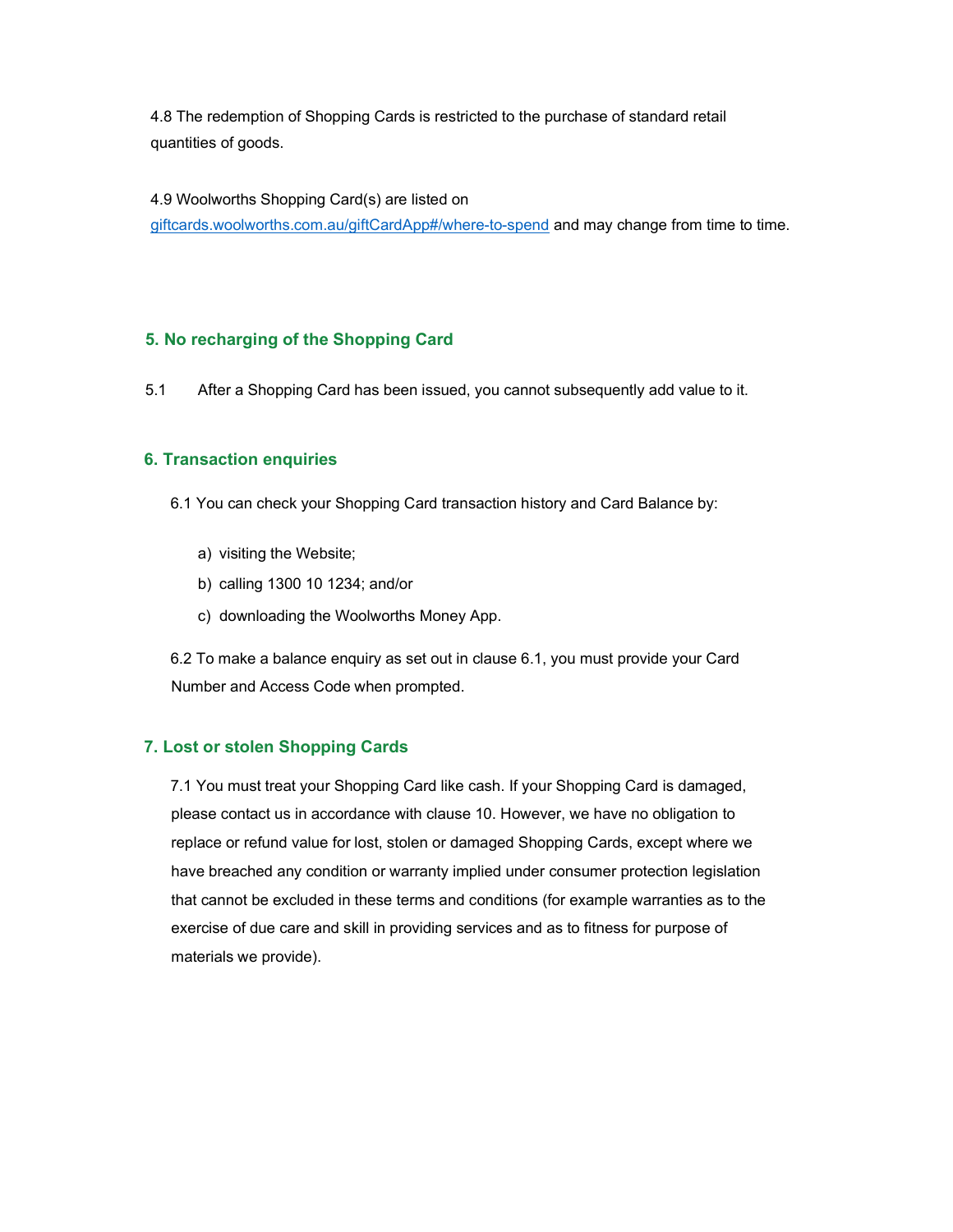7.2 We reserve the right to place a stop on your Shopping Card if:

a) you report that your Shopping Card has been lost, stolen or damaged; b) we believe (or reasonably suspect) that you have used (or will use) your Shopping Card contrary to these terms and conditions; or

c) we believe (or reasonably suspect) that there is an error with your Shopping Card.

#### 8. Liability

8.1 You are responsible for the use and safety of your Shopping Card, and are liable for all transactions made on your Shopping Card.

8.2 Subject at all times to the exceptions in clause 8.3, we are not liable to you for any loss or damage (whether direct, indirect, consequential or special) either in negligence, other tort, breach of contract, breach of warranty or for any other reason or cause whatsoever, arising out of or in connection with a Shopping Card, these terms and conditions or your use of the Website, including any loss or corruption of data, interference with or damage to your computer or any interruption, delay or failure in the Website.

8.3 The exclusion of our liability in clause 8.2 only applies to the extent permitted by law. Where consumer protection legislation implies any condition or warranty that cannot be excluded in these terms and conditions, we limit our liability for breach of any such implied conditions or warranties to re-supply of the services (or costs thereof). Any liability we have to you will be reduced by the extent (if any) to which you caused or contributed to the loss or damage. This clause 8 will apply even after this agreement has ended.

#### 9. Relationship with us

9.1 Shopping Cards may not be used as personal or business gifts and must not be used in connection with any marketing, advertising or other promotional activities (including without limitation in websites, internet advertisements, email, telemarketing, direct mail, newspaper and magazine advertisements, and radio and television broadcasts) Shopping Card.